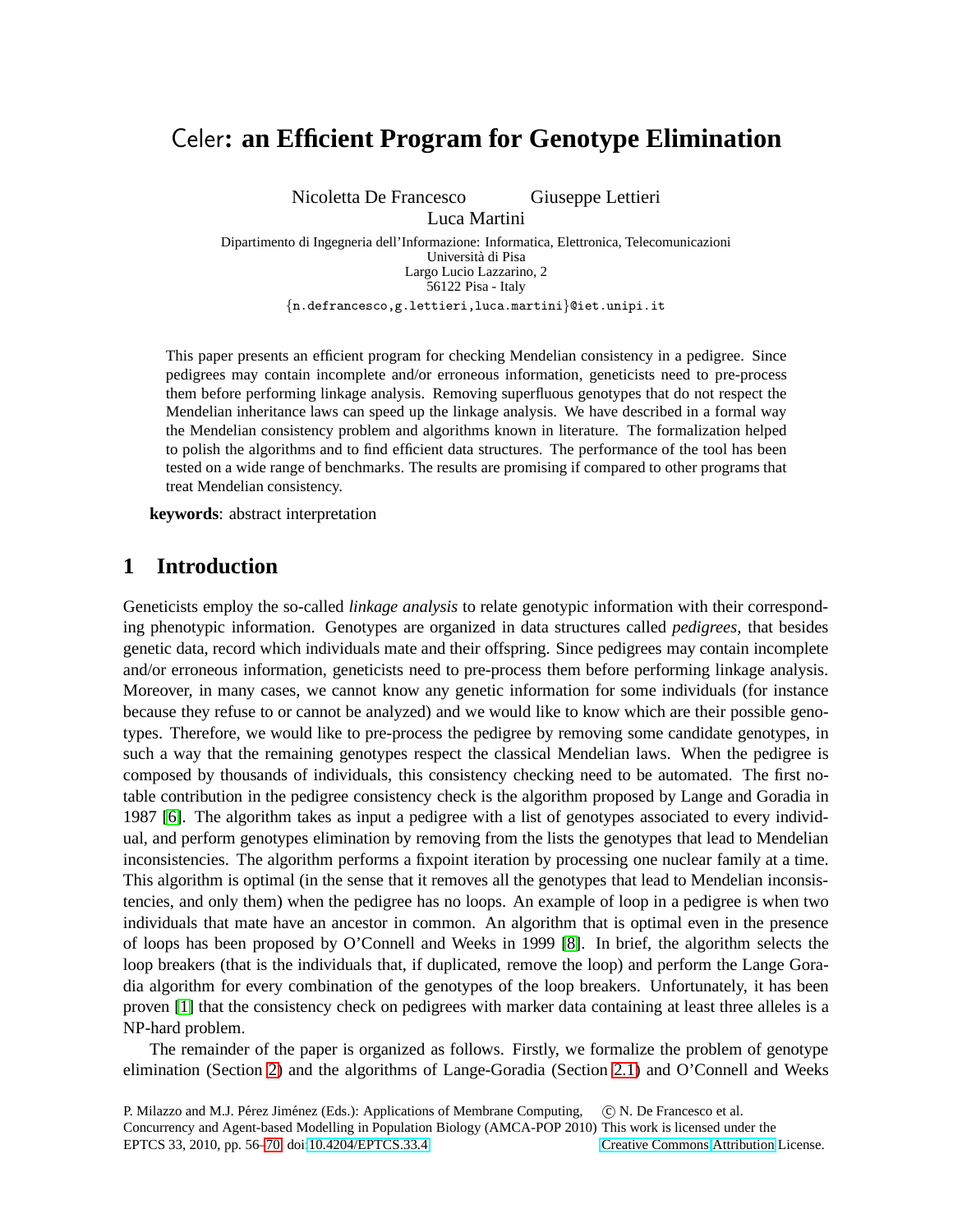[\(2.2\)](#page-4-0). Then, we describe the implementation of Celer (Section [3\)](#page-5-0). Section [4](#page-9-0) describes the performances of Celer on a large set of benchmarks. Then, we compare our program with other existing software (Section [5\)](#page-12-0). Finally, we conclude and suggest some directions for future works.

#### <span id="page-1-0"></span>**2 Mendelian consistency algorithms**

A pedigree contains parental and genetic information about a set of individuals. Pedigrees are usually represented in a graphical way by drawing a circle for every female individual and a box for every male individual. Inside the circle (or the box) there can be some data regarding the individual (for instance genetic information, or affection status). Parental relations are represented by lines that connect to a node (the so called marriage node). Arrows depart from the marriage nodes to the children of the couple. In Figure [1](#page-2-0) we report the graph of a pedigree composed by 11 individuals. For each individual, we report his/her identification number (id from now on) and his/her possible genotypes.

We collect the parental structure in a triple  $\langle I, f, m \rangle$  where *I* is the set of individuals and *f* and *m* are two partial functions from *I* into *I* mapping a subset dom  $f = \text{dom } m \subset I$  of individuals to their father and mother, respectively. The individuals that do not have parents in the pedigree are called *founders*. For the pedigree of Fig. [1,](#page-2-0) the founders are the individuals with id in  $\{1, 2, 3, 6\}$ .

We suppose that we are looking at a single locus. The possible alleles in the locus are in the set  $\mathscr{A}$ , ranged by uppercase case letters  $A, B, C, \ldots$  Let  $\mathscr G$  be the set of unordered pairs of elements in  $\mathscr A$ . Since we consider the genotypes  $(A, B)$  and  $(B, A)$  as equivalent, the genotype of each individual will be an element of the set  $\mathscr G$ . A fully specified genetic map of a pedigree  $\langle I, f, m \rangle$  is an element *h* of  $I \to \mathscr G$ . We say that a fully specified map (fsmap from now on) is Mendelian if the genotypes of every non-founder individual is such that one of its allele is derived from the mother and the other from the father. It is often useful to check for Mendelian consistency in a subset of the individuals in the pedigree. Since the Mendelian conditions involve an individual and both his parents, it makes sense to consider those subsets that contain either both or none of the parents of each individual in the subset. Given a pedigree  $\langle I, m, f \rangle$ we say that  $S \subseteq I$  is a *regular* subset of *I* if, for each  $i \in \text{dom } f \cap S$ , we have that  $f(i) \in S \iff m(i) \in S$ . Intersections and unions of regular subsets are again regular subsets. For instance, in the pedigree of Fig. [1,](#page-2-0) the set  $\{3,4,7,8,9,11,12\}$  is an an example of a regular subset of the individuals.

We can also define a function mate:  $\mathcal{G} \times \mathcal{G} \rightarrow \mathcal{G}(\mathcal{G})$  that, given two genotypes, returns the set of Mendelian genotypes that can be generated by selecting one allele from each one. We have (remember that we use unordered pairs):

$$
\mathsf{mate}((A,B)(C,D)) = \{(A,C), (A,D), (B,C), (B,D)\}
$$

With the help of function mate, we can now express more precisely when a fsmap is Mendelian on a regular subset of individuals:

**Definition 1** (Mendelian consistency). Let  $P = \langle I, f, m \rangle$  be a pedigree and let *S* be a regular subset of *I*. The fully specified map *h* is *Mendelian on* S if and only if for every individual  $i \in S$  such that  $f(i) \in S$ and  $m(i) \in S$ , we have  $h(i) \in \text{mate}(h(f(i)), h(m(i)))$ .

We say that an fsmap *h* on a pedigree  $P = \langle I, f, m \rangle$  is *Mendelian* if it is Mendelian on *I*. The reader can verify that the fsmap in Fig. [1](#page-2-0) is Mendelian.

Since in general we do not know precisely the genotype of each individuals, only partially specified maps will be available. A partially specified map *H* (psmap from now on) records for every individual of the pedigree the genotypes it may have according to our information (e.g. because we have collected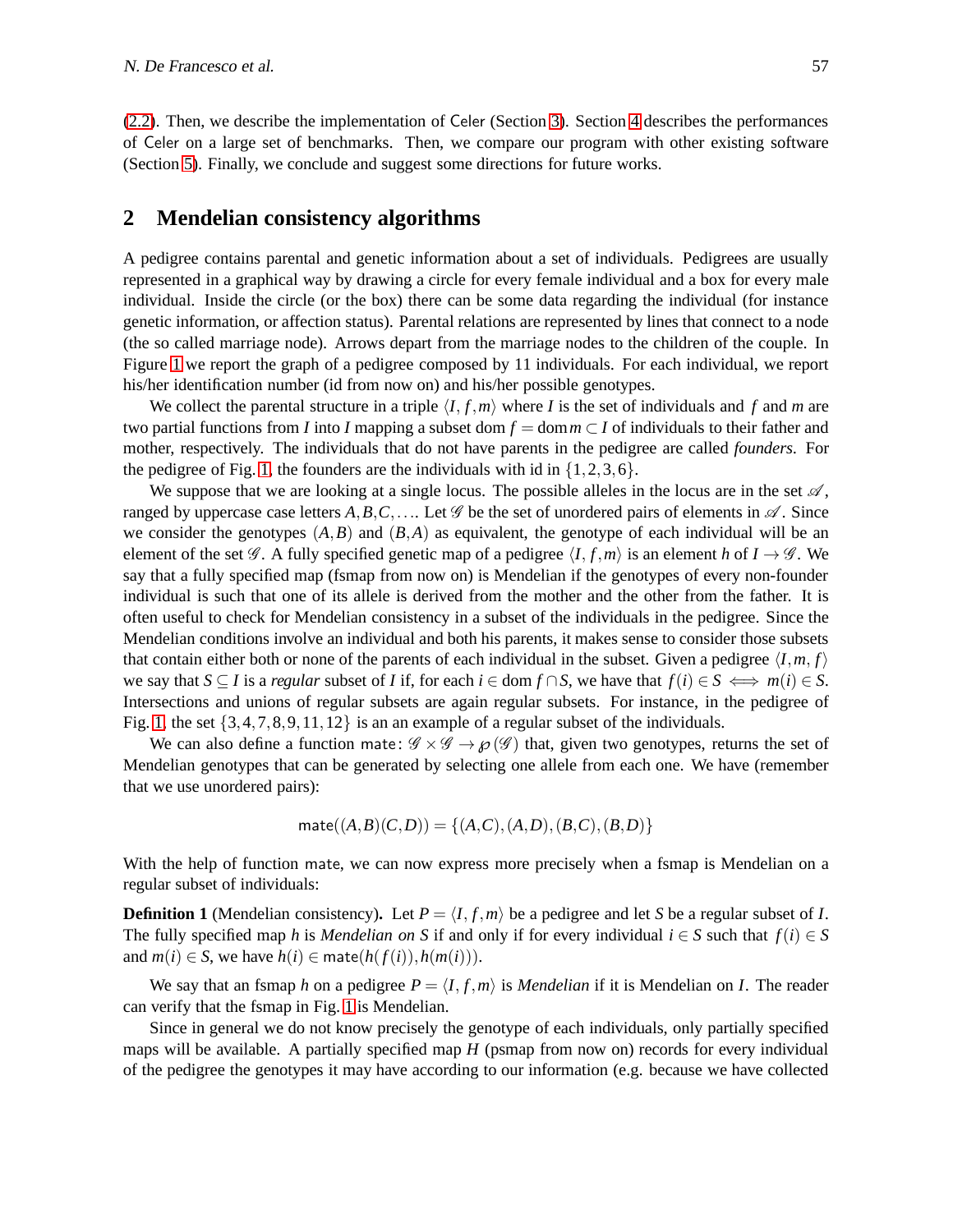

<span id="page-2-0"></span>Figure 1: An example of a pedigree

some genetic data or we have observed the phenotype). A psmap *H* is an element of the set  $I \rightarrow \mathcal{O}(\mathcal{G})$ . We can introduce a partial order relation  $\sqsubseteq$  on set M. We say that map  $H_1$  is more precise than or equal to map *H*<sub>2</sub>, and we write  $H_1 \sqsubseteq H_2$ , if and only if, for every individual  $i \in I$ ,  $H_1(i) \subseteq H_2(i)$ . With an abuse of notation we identify any fully specified map *h* with the partially specified map that maps  $\{h(i)\}$  to every individual *i* ∈ *I*. Thus we write *h* ⊑ *H* to mean that, for every individual *i*, *h*(*i*) ∈ *H*(*i*). All psmaps such that  $H(i) = \emptyset$  for any  $i \in I$  describe an inconsistent situation where no possible assignment of genotypes is compatible with the available information. We identify all these psmaps and denote them by  $\perp$ , the psmap that maps  $\emptyset$  to all individuals in *I*. We denote by  $\mathcal{M} = (I \to \wp(\mathcal{G}))/\bot$  the set obtained by this identification. The set  $\mathcal M$  is a complete lattice, with least upper bound  $\Box$  given by pointwise union. The greatest lower bound  $\Box$  is obtained in two steps: first, the pointwise intersection is computed; then, if any individual is mapped to  $\varnothing$  in the previous step, the result is taken to be  $\bot$ .

In psmaps we are interested in those genotypes, taken from the sets of each individual, that can be used to build a Mendelian fsmap.

**Definition 2** (Consistent genotype). Let  $P = \langle I, f, m \rangle$  be a pedigree and let *S* be a regular subset of *I*. Given a psmap *H* and an individual  $i \in I$ , we say that genotype  $g \in H(i)$  is *consistent on S* iff there exists an fsmap  $h \sqsubseteq H$  with  $h(i) = g$  such that *h* is Mendelian on *S*.

A psmap *H* is consistent on *S* if all  $g \in H(i)$ , for all  $i \in I$ , are consistent on *S*.

A pedigree consistency algorithm can be seen as a function that takes a psmap and returns another psmap where some inconsistent genotypes have been removed. More precisely, we define function filter<sub>*S*</sub>:  $\mathcal{M} \to \mathcal{M}$  such that filter<sub>*S*</sub>(*H*) = *H*<sup> $\prime$ </sup>  $\sqsubseteq$  *H* and *H*<sup> $\prime$ </sup> is consistent on *S*.

<span id="page-2-1"></span>We say that a psmap *H* on a pedigree  $\langle I, f, m \rangle$  is *fixed* on a set *S* ⊆ *I* if *H*(*i*) is a singleton set for all  $i \in S$ .

**Example 3.** Let  $i \in I$  be a non-founder in the pedigree  $\langle I, f, m \rangle$  and assume the psmap *H* is fixed on  $\{f(i), m(i)\}\$ . Thus  $H(f(i)) = \{g_f\}$  and  $H(m(i)) = \{g_m\}$ . Let us compute  $H' = \text{filter}_{\{f(i), m(i), i\}}(H)$ . Consider  $G = H(i) \cap \text{mate}(g_f, g_m)$ . If  $G \neq \emptyset$  then  $H' = H[G/i]$ , otherwise  $H' = \bot$ .

Let *S* and *T* be two regular subsets of *I*. We may want to obtain filter<sub>*S*∪*T*</sub> (*H*) from filter<sub>*S*</sub>(*H*) and filter<sub>*T*</sub>(*H*), which may be simpler to compute. A candidate composition is filter<sub>*S*</sub>(*H*) $\Box$ filter*T*(*H*), since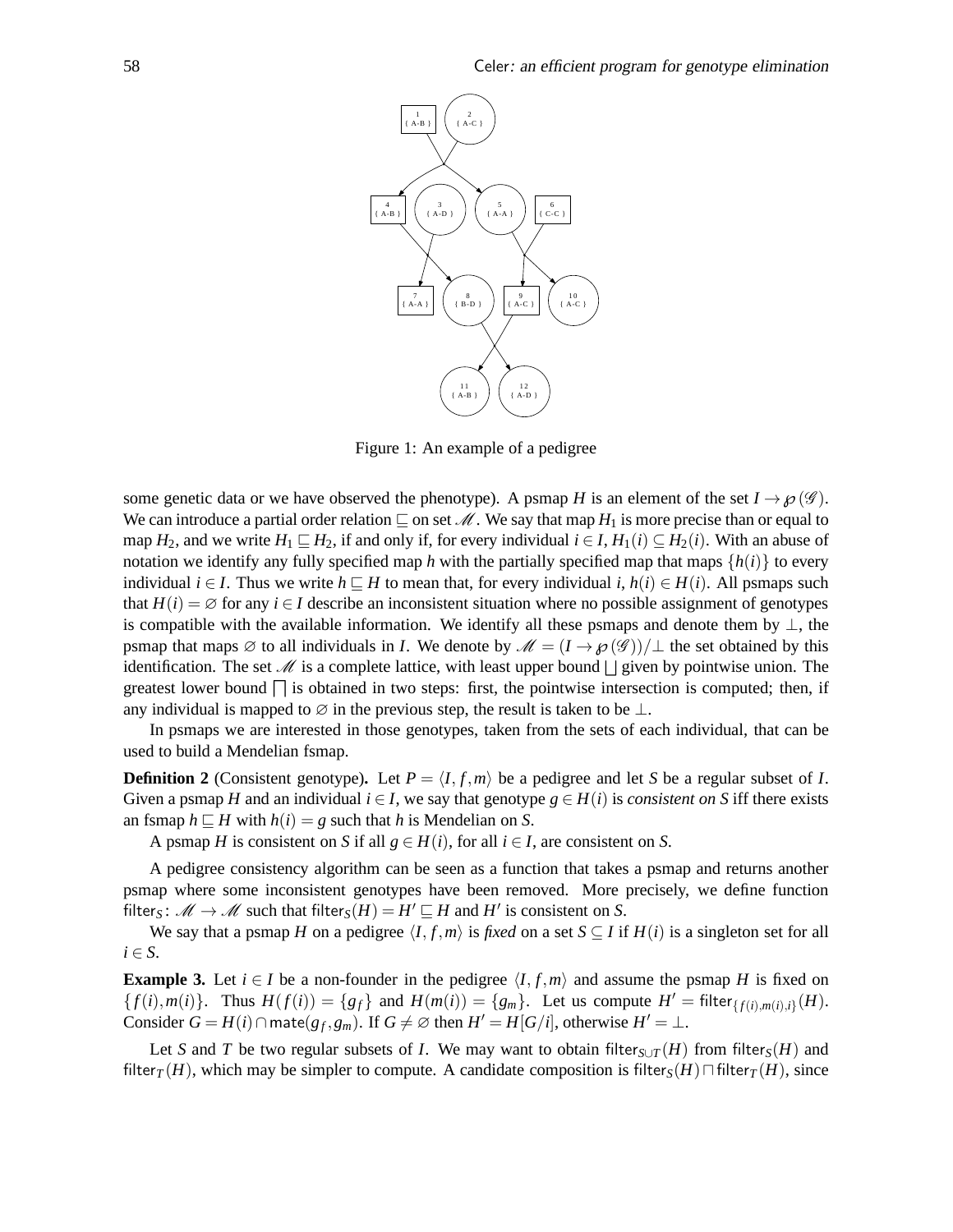<span id="page-3-1"></span>

<span id="page-3-5"></span><span id="page-3-2"></span>Figure 2: An example of the applications of the genotype elimination algorithms: the initial pedigree [2\(a\),](#page-3-1) after the application of Lange-Goradia algorithm [2\(b\),](#page-3-2) and after the application of O'Connell and Weeks [2\(c\).](#page-3-3) In the initial pedigree, we have marked with "??" the untyped individuals.

this operation keeps the genotypes which are consistent on both *S* and *T*. However, in general, we only have filter<sub>*S*∪*T*</sub> (*H*) ⊑ filter<sub>*S*</sub>(*H*) $\sqcap$  filter<sub>*T*</sub>(*H*), and the relation may be strict. Nonetheless, it can be easily seen that the equality holds whenever *H* is fixed on  $S \cap T$ .

A useful function in the definition of consistency check algorithms is function split<sub>S</sub>:  $\mathcal{M} \to \wp(\mathcal{M})$ . Given any  $S \subseteq I$ , split $_S(H)$  is the set of all psmaps  $F \subseteq H$  such that *F* is equal to *H* on *I* \ *S* and is fixed on *S*. Thus, if  $S = \{x_1, \ldots, x_n\}$ , then for each  $(g_1, \ldots, g_n) \in H(x_1) \times \cdots \times H(x_n)$  we have a psmap  $F \in \text{split}_{S}(H)$  such that  $F(x_i) = g_i$  for all  $1 \leq i \leq n$  and  $F(x) = H(x)$  for all  $x \notin S$ . If  $P = \langle I, f, m \rangle$  is a pedigree and *H* is a psmap on it, we have the following relation for all  $T, S \subseteq I$  (where *S* is regular)

<span id="page-3-4"></span><span id="page-3-3"></span>
$$
\bigsqcup_{F \in \text{split}_T(H)} \text{filter}_S(F) = \text{filter}_S(H). \tag{1}
$$

#### <span id="page-3-0"></span>**2.1 The Lange-Goradia algorithm**

The idea of the Lange-Goradia algorithm is to remove all the genotypes of an individual *i* that are inconsistent on any nuclear family to which *i* belongs. This is accomplished by looking at one nuclear family at a time. Let *H* be a psmap for a pedigree  $\langle I, f, m \rangle$ . If  $S = \{x, y, k_1, \ldots, k_n\} \subseteq I$  is a nuclear family where *x* and *y* are the parents and  $k_1, \ldots, k_n$  are the children, then each pair  $(g_x, g_y)$  of genotypes in  $H(x) \times H(y)$ is examined in turn, checking that mate $(g_x, g_y) \cap H(k_i) \neq \emptyset$  for all the children  $k_i$  with  $i = 1, \ldots, n$ . If this is the case, then  $g_x$ ,  $g_y$  and all genotypes in mate $(g_x, g_y) \cap H(k_i)$  for each children  $k_i$  are consistent on *S*. All genotypes that are not found to be consistent after all pairs of genotypes in  $H(x) \times H(y)$  have been examined are certainly inconsistent on *S* and, thus, also inconsistent, so they can be safely removed. More formally, we can say that the algorithm computes  $\bigsqcup_{F \in \text{split}_{\{x,y\}}(H)} \text{filter}_{S}(F)$  (note that a nuclear family is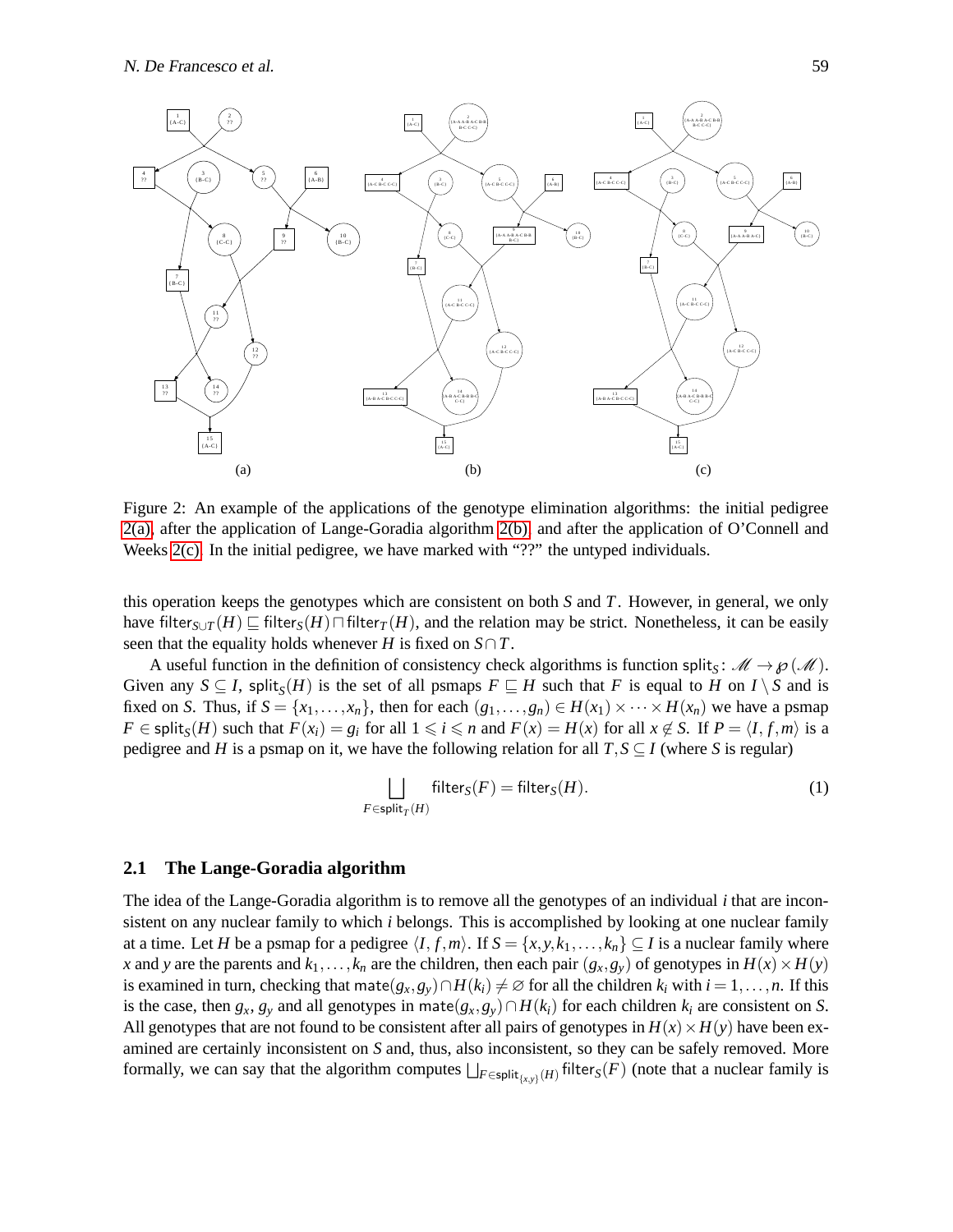a regular subset of *I*), which is equal to filter $_S(H)$  according to [\(1\)](#page-3-4). For each  $F\in\mathsf{split}_{\{x,y\}}(H),$  filter $_S(F)$ is computed as  $\bigcap_{i=1}^n$  filter  $\{x,y,k_i\}$  (*F*). This is equal to filter  $s(F)$  since *F* is fixed on  $\{x,y\} = \bigcap_{i=1}^n \{x,y,k_i\}$ . Finally, filter $_{\{x,y,k_i\}}(F)$  is computed as in Example [3,](#page-2-1) for each  $1 \leq i \leq n$ .

The algorithm is iterated on all nuclear families until no new genotypes are removed. If  $H'$  is the psmap obtained at the end of the algorithm and  $g \in H(i)$  for any  $i \in S$ , then *g* is consistent on all nuclear families to which *i* belongs. Let us call LG:  $M \rightarrow M$  the function that maps an input psmap *H* to the output psmap  $LG(H)$  according to the Lange-Goradia algorithm. In general, filter<sub>*I*</sub>(*H*)  $\subseteq LG(H)$  and the relation may be strict, i.e., the algorithm may not eliminate all inconsistent genotypes. As shown by Lange and Goradia [\[6\]](#page-14-1), a sufficient condition for filter<sub>*I*</sub>(*H*) =  $LG(H)$  is the absence of loops in the pedigree. As an example, consider the pedigree of Figure [2.](#page-3-5) The pedigree contains loops, since there are individuals that mate that have an ancestor in common (for instance individuals 12 and 13 are both descendant of individual 8). Therefore, it is not guaranteed that the result of Lange-Goradia (Figure [2\(b\)\)](#page-3-2) contains only consistent genotypes. In fact, consider individual 9. Although the genotype  $(B, B)$  is not consistent, the Lange-Goradia algorithm cannot eliminate it. To see that it is not possible to find a Mendelian fsmap that is  $\sqsubseteq$  of that depicted in Figure [2\(a\),](#page-3-1) consider individual 15. One of his alleles is *A*. Since his alleles must come from individuals 7, 8, and 9, at least one of those individuals must have allele *A*. Individuals 7 and 8 do not contain it, thus 9 must have *A* as allele, and we can eliminate  $(B, B)$ . We will see in the next subsection that the O'Connell and Weeks algorithm is able to eliminate  $(B, B)$ from individual 9.

#### <span id="page-4-0"></span>**2.2 The O'Connell and Weeks algorithm**

The O'Connell and Weeks algorithm [\[8\]](#page-14-2) is able to remove all inconsistent genotypes from a psmap. The algorithm has the same input of the Lange-Goradia algorithm: a pedigree  $P = \langle I, f, m \rangle$  and a psmap  $H \in \mathcal{M}$ . Let us call OCW:  $\mathcal{M} \to \mathcal{M}$  the function that maps an input psmap *H* to the output psmap OCW(*H*) according to the O'Connell and Weeks algorithm.

First, a suitable set  $B \subseteq I$  of *loop breakers* is found. A loop breaker is an individual that is involved in a loop in the pedigree and set *B* must contain such an individual for each loop in the pedigree.

A new pedigree  $\overline{P} = \langle I \cup \overline{B}, \overline{f}, \overline{m} \rangle$  is built, where  $\overline{B}$  contains a new individual  $\overline{b}$  for each  $b \in B$ ,  $\overline{f}$ is undefined for all  $\overline{b} \in B$ , is equal to *f* for all *x* such that  $f(x) \notin B$ , and  $\overline{f}(x) = \overline{f(x)}$  for all  $f(x) \in B$ (and similarly for  $\overline{m}$ ). Thus,  $\overline{P}$  is obtained from *P* by breaking all loops. Then, for each  $F \in \text{split}_B(H)$  a psmap  $\overline{F}$  on  $\overline{P}$  is built, where  $\overline{F}(x) = F(x)$  for all  $x \in I$  and  $\overline{F}(\overline{b}) = F(b)$  for all  $b \in B$ . Finally,  $\mathsf{LG}(\overline{F})$  is computed for all  $\overline{F}$  and all output psmaps thus obtained are joined. Since  $\overline{P}$  contains no loops, we have  $\overline{F}' = LG(\overline{F})$  filter $\overline{I}$ <sub>*UB*</sub> $(\overline{F})$  for all  $\overline{F}$ . It is easy to see that it is  $\overline{F}'(b) = \overline{F}'(\overline{b})$  for all  $b \in B$  and that this implies that the restriction of  $\overline{F}'$  to *I* is consistent on *I*. Indeed, if  $F'$  is the restriction of  $\overline{F}'$  to *I* we have  $F' = \text{filter}_I(F)$ .

We note that there is no need to actually build pedigree  $\overline{P}$ , since  $\mathsf{L}\mathsf{G}(F)$  will produce the same result as  $LG(\overline{F})$  whenever *F* is fixed on *B*. Thus we can simply define

<span id="page-4-1"></span>
$$
OCW(H) = \bigsqcup_{F \in \text{split}_B(H)} LG(F). \tag{2}
$$

For each  $F \in \text{split}_B(H)$  we have  $\text{LG}(F) = \text{filter}_I(F)$ , thus we obtain  $\text{OCW}(H) = \text{filter}_I(H)$  from [\(1\)](#page-3-4).

Fig. [3](#page-5-1) shows a block-diagram representation of the O'Connell and Weeks algorithm. Note that eq.[\(2\)](#page-4-1) corresponds to the part of the diagram from the split block onwards. The initial LG block is not necessary for the completeness of the algorithm, but is introduced in order to try to reduce the cost of the rest of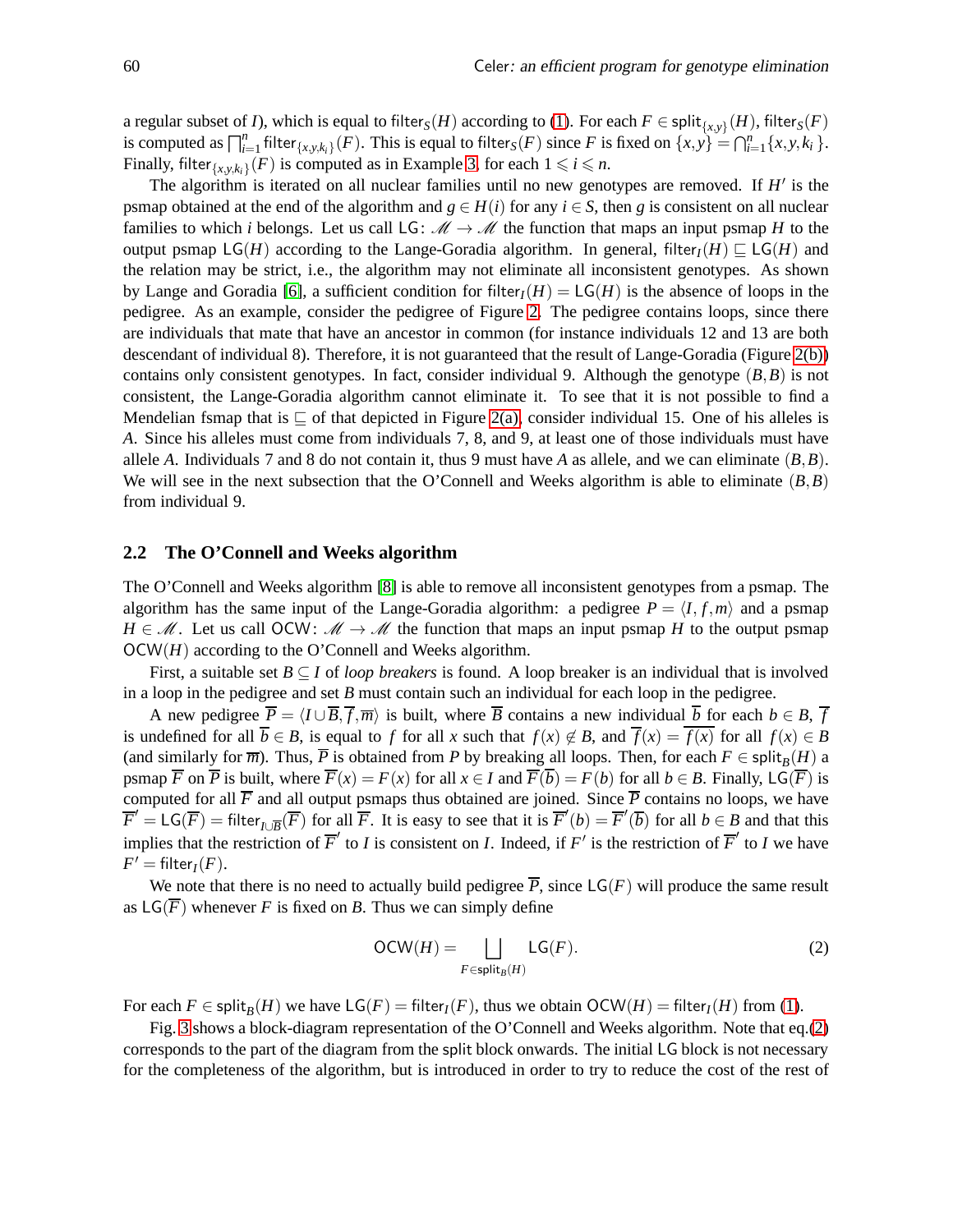<span id="page-5-1"></span>

Figure 3: The O'Connell and Weeks algorithm.

the algorithm, since the number of Lange-Goradia invocations depends combinatorially on the number of genotypes assigned to each loop breaker.

As an example, consider the pedigree depicted in Figure [2\(b\).](#page-3-2) The pedigree contains various loops that can be broken, for instance, by choosing individuals 8 and 12 as loop breakers. This choice leads to three applications of the Lange-Goradia algorithm to the pedigree of Fig. [2\(b\)](#page-3-2) in which the individual 12 is typed as  $(A, C), (B, C)$ , and  $(C, C)$ , respectively. The three runs have as results the psmaps depicted in Figure [4.](#page-6-0) The union of these three psmaps gives as results the psmap depicted in Figur[e2\(c\).](#page-3-3) We can note that genotypes  $(B, B)$  and  $(B, C)$  have been eliminated from individual 9.

## <span id="page-5-0"></span>**3 The** Celer **tool**

We have implemented the O'Connell and Weeks algorithm in a tool named Celer. Celer has been developed in C++ and is able to perform genotype elimination. Using a command-line switch, it is possible to select either Lange-Goradia or O'Connell and Weeks's algorithm. Celer receives as input a pedigree in pre-LINKAGE format, and writes the processed pedigree in a human-readable form. Moreover, it is also possible to have a DOT-file as output, that can be processed with Graphviz [\[3\]](#page-14-4) to obtain a graphical representation of the resulting pedigree.

#### **3.1 Parental information**

In the design of our application, we kept the genotypic information separated from the parental information. During the parsing of the file, parental relations are stored in a redundant set of data structures (list of nuclear families in the pedigree, list of partners of each individual, list of families each individual belongs to, etc.). These data structures allow to recover all the parental relations needed by the consistency algorithms in a fast way. For instance, during the Lange-Goradia algorithm, to avoid unnecessary iterations, we set up a working list of the families to be processed. When the genotypes set of an individual changes, we insert in the working list only the families the individual belongs to.

#### **3.2 Genotypes set as bitmaps**

Our efficient implementation uses bitmaps to represent elements of  $\mathcal{O}(\mathcal{G})$  (individual of a psmap). When the set contains few genotypes, a bitmap needs more space than other alternatives such as binary search trees. On the contrary, this slight drawback is counter-balanced by many advantages. First of all, the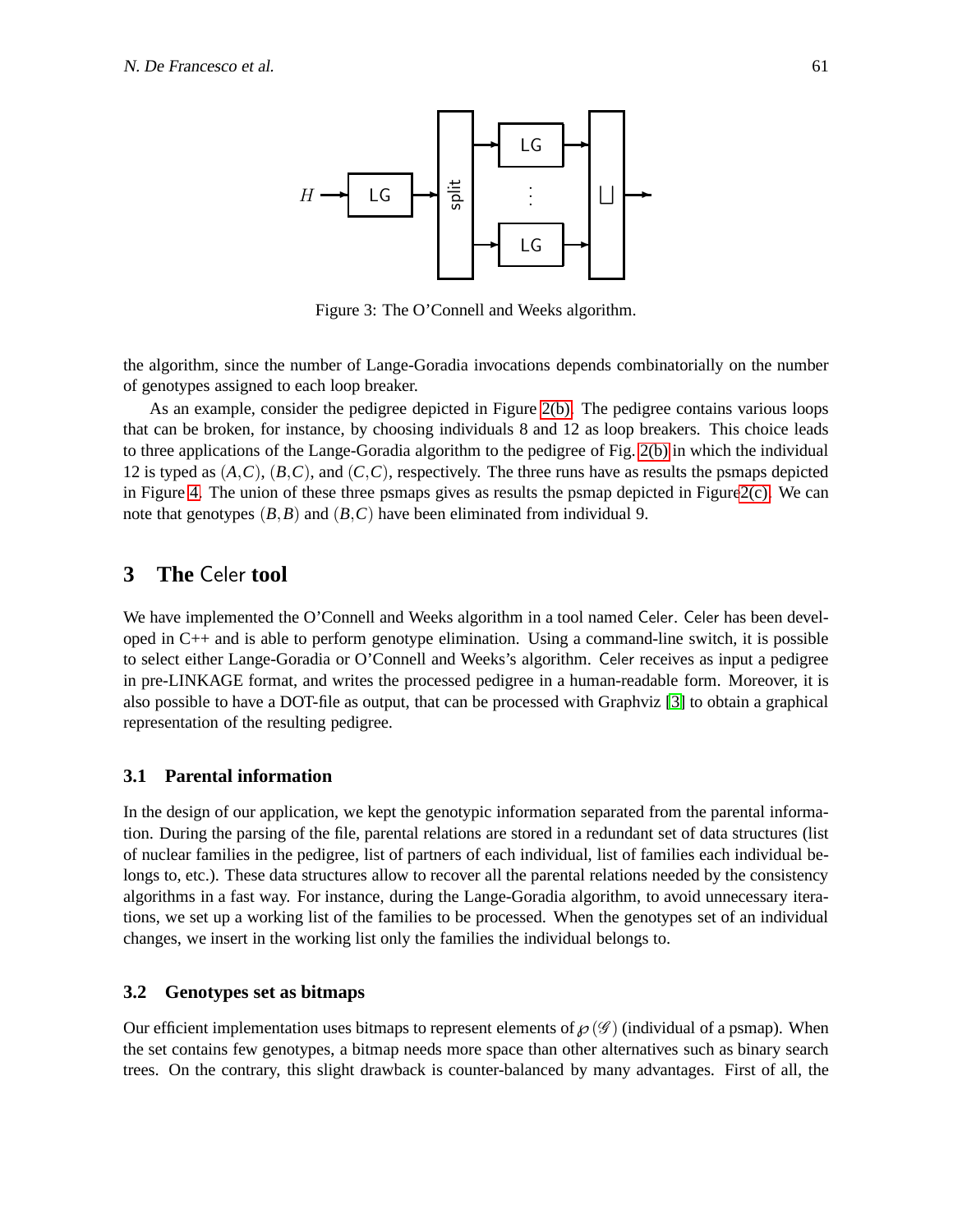

<span id="page-6-0"></span>Figure 4: An example of the applications of the O'Connell and Weeks: from the pedigree in Fig[.2\(b\)](#page-3-2) the individuals 8 and 12 are chosen as loop breakers, leading to three applications of the Lange-Goradia algorithms whose results are depicted in this figure.

operations of search, insertion and deletion from subset of  $\mathscr G$  can be completed in constant time. Moreover, when the maximum number of alleles is known in advance, bitmaps can avoid the use of dynamic memory, thus speeding up the operations of copy and allocation/deallocation. Union and intersection of set of genotypes can be implemented with bitwise logical operations. Even the iteration of all the genotypes in a set can be implemented efficiently by calculating the least significant bit in a word.

We chose to represent alleles with unsigned integers in the range  $[0,N-1]$ , where *N* is the maximum number of alleles. With this choice, elements of  $\mathcal{O}(\mathcal{G})$  are triangular bitmaps with *N* rows. When  $N = 32$ , the *n*-th word of the matrix represents the subset of G composed by genotypes with *n* as the first allele, and  $k \leq n$  as the second allele. In this way, it is easy to build bit masks for manipulating sets of genotypes.

As an example, consider the optimization suggested in [\[8\]](#page-14-2). To speed up the initial application of the Lange-Goradia algorithm, O'Connell and Weeks suggest to pre-process the pedigree by removing those genotypes that can be easily identified as superfluous by looking at a single parent-child pair. For instance, when a child is fully specified with alleles  $(A, B)$ , it is possible to remove from its parents all the genotypes that do not contain at least one from *A* and *B*. With the genotype set represented as a bitmap, it is sufficient to clear all the bits that are not in words *A*,*B* and in columns *A*,*B*. The C++ code of this operation can be found in Figure [5.](#page-7-0)

Concluding, the bitmap has been a key choice for speeding up all the consistency algorithms.

#### <span id="page-6-1"></span>**3.3 Loop breakers selection**

We have seen that the O'Connell and Weeks algorithm executes the Lange-Goradia algorithm once for every combination of the genotypes of the loop breakers. Therefore, the selection of loop breakers greatly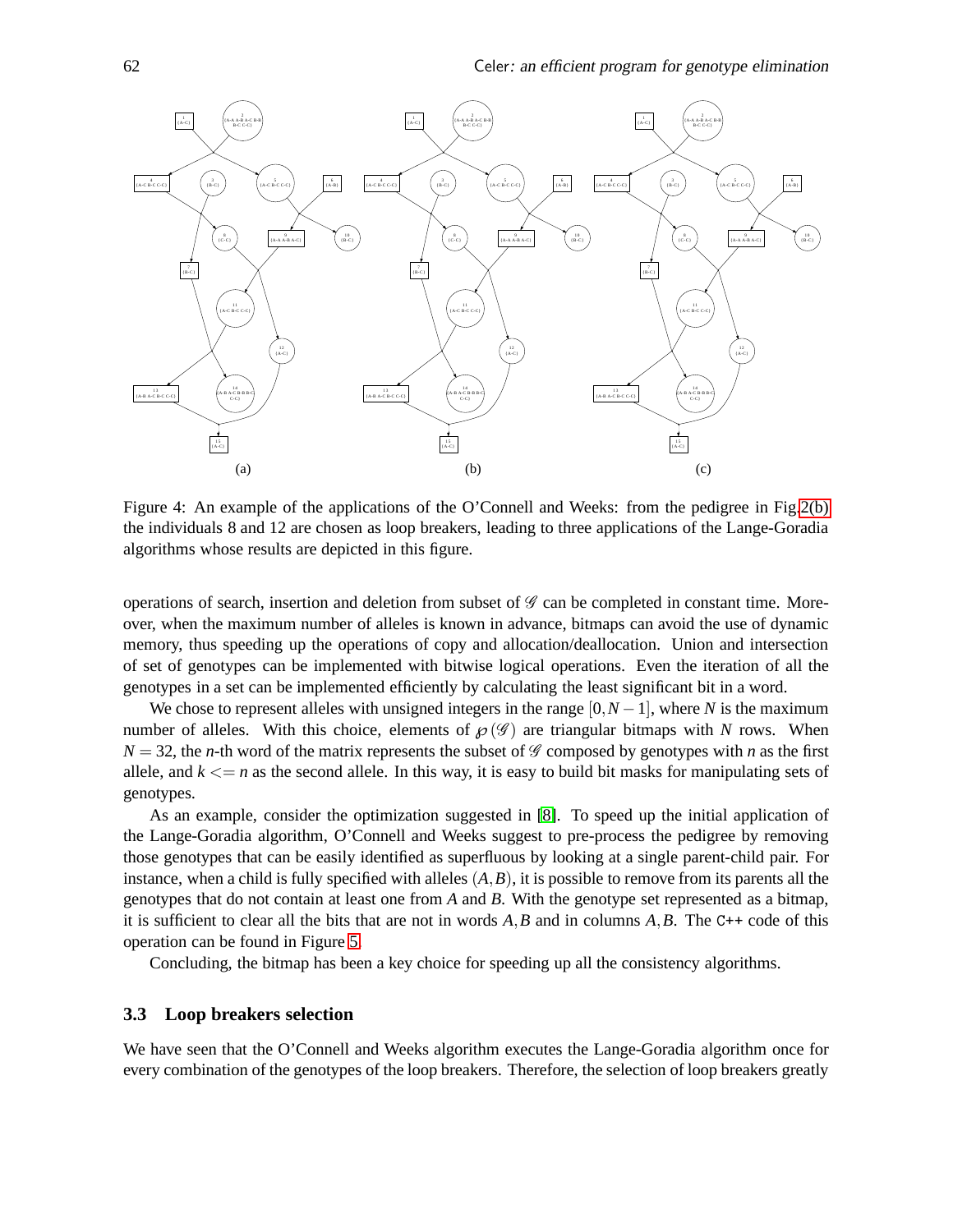```
void bitmap:: reduce_parent_child (int A, int B) {
  // A is always less or equal than B
  unsigned int allele_mask;
  if (A == B) { // homozygous individual}allele_mask = (1 \leq A);
    unsigned int i;
    for (i=0; i < A; ++i) {
      data [i] &= allele_mask;
    }
    i++; // leave A-th word untouched
    for (i \ i < 32; ++i) {
      data [i] &= allele_mask;
    }
  } else {
    allele_mask = (1 \le A) | (1 \le B);
    unsigned int i;
    for (i=0; i < A; ++i) {
      data [i] &= allele_mask;
    }
    ++i; // leave A-th word untouched
    for (i : i < B; ++i) {
      data [i] &= allele_mask;
    }
    ++i; // leave B-th word untouched
    for (i \ i < 32; ++i) {
      data [i] &= allele_mask;
    }
  }
}
```
<span id="page-7-0"></span>Figure 5: The C++ code for the optimization suggested by O'Connell and Weeks. When an individual is typed we remove from his/her children (and parents) the genotypes that do not contain at least one of his/her alleles. In the code, A and B are the alleles of the typed individual.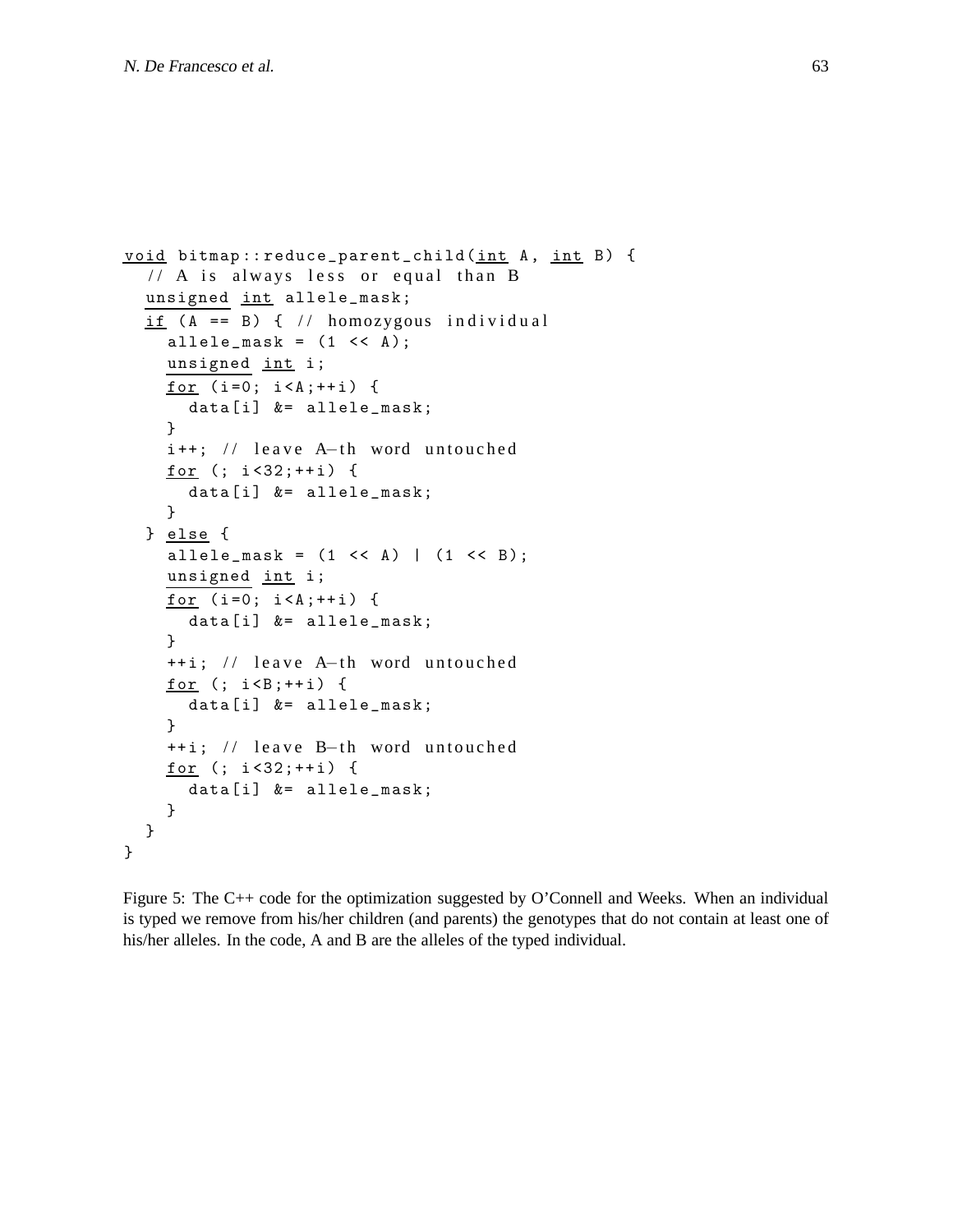affects the total running time of the O'Connell and Weeks's algorithm. In Celer, we chose to apply the selection strategy suggested by Becker et al. [\[2\]](#page-14-5). The idea of the selection algorithm is to prefer to choose the individuals that break more loops at a time, and to avoid the ones that have a long list of genotypes. Becker et al. show that this problem is equivalent to the calculus of the minimum spanning tree of a directed graph. The graph to be analyzed can be obtained from the parental graph by removing all the individuals (and corresponding marriage nodes) that do not belong to any loop. This reduction of the graph must be put in place whenever a new loop breaker is chosen. The individuals in this graph are labelled with the result of a function *f* that estimates the cost of the selection of the corresponding loop breaker. The function  $f: \mathcal{M} \times I \to \mathbb{Z}^+$  is defined as  $f(H,i) = \log(\sharp H(i))/d(i)$ , where  $\sharp H$  denotes the cardinality of set *H* and  $d(i)$  is the number of neighbours of individual *i* in the graph. The intended meaning of the function *d* is to be a heuristic estimate of the number of loop the individual belongs to. We implemented the spanning tree calculus with a modified version of the classical algorithm by Kruskal [\[5\]](#page-14-6). In fact, in this case, the function  $f$  (and in particular  $d$ ) must be recalculated because the graph is reduced whenever a new loop breaker is found. However, since the cost of selection is only increasing, the greedy methodology of the spanning tree algorithm can be preserved.

It is easy to see that, by definition of split, given *S*,  $T \in I$  and  $H \in \mathcal{M}$ , with  $T \subseteq S$  and *H* fixed on *T*, it holds  $\text{split}_S(H) = \text{split}_{S \setminus T}(H)$ . Therefore, in the split phase, we discard all the loop breakers that have a single genotype.

#### **3.4 Recursive vs non recursive reduction**

To reduce the number of Lange-Goradia reductions (one for every combination of the genotypes of the loop breakers), O'Connell and Weeks suggest to use a recursive version of their algorithm. Instead of calculating all the combinations and applying the Lange-Goradia reduction, they adopt a backtracking methodology and execute a Lange-Goradia reduction whenever a loop breaker genotype is fixed. The algorithm can be expressed by the following pseudo-code. In the pseudo-code, given a function  $f$ , we denote with  $f[x/y]$  the function  $f'$  defined as  $f'(z) = f(z)$  if  $z \neq x$ , and y otherwise. This notation is used for updating the The rationale behind this approach is to avoid a brute-force exploration of the results of

**Algorithm 1** The recursive version of the O'Connell and Weeks algorithm

```
1: OCWR(P, B, H)2: if B = \emptyset then
 3: return H
 4: else
 5: R \leftarrow \perp6: select an individual i \in B7: for g \in H(i) do
 8: H' \leftarrow H[i/g]9: R \leftarrow R \sqcup \text{OCWR}(P,B \setminus i, \text{LG}(H'))10: end for
11: return R
12: end if
```
the split function in [\(2\)](#page-4-1). However, our experiments show that this approach does not pay off when coping with large pedigrees and few combinations to explore. In fact, all the psmaps that are on the recursion call stack must be initialized and copied, thus leading to an increased use of memory. When the number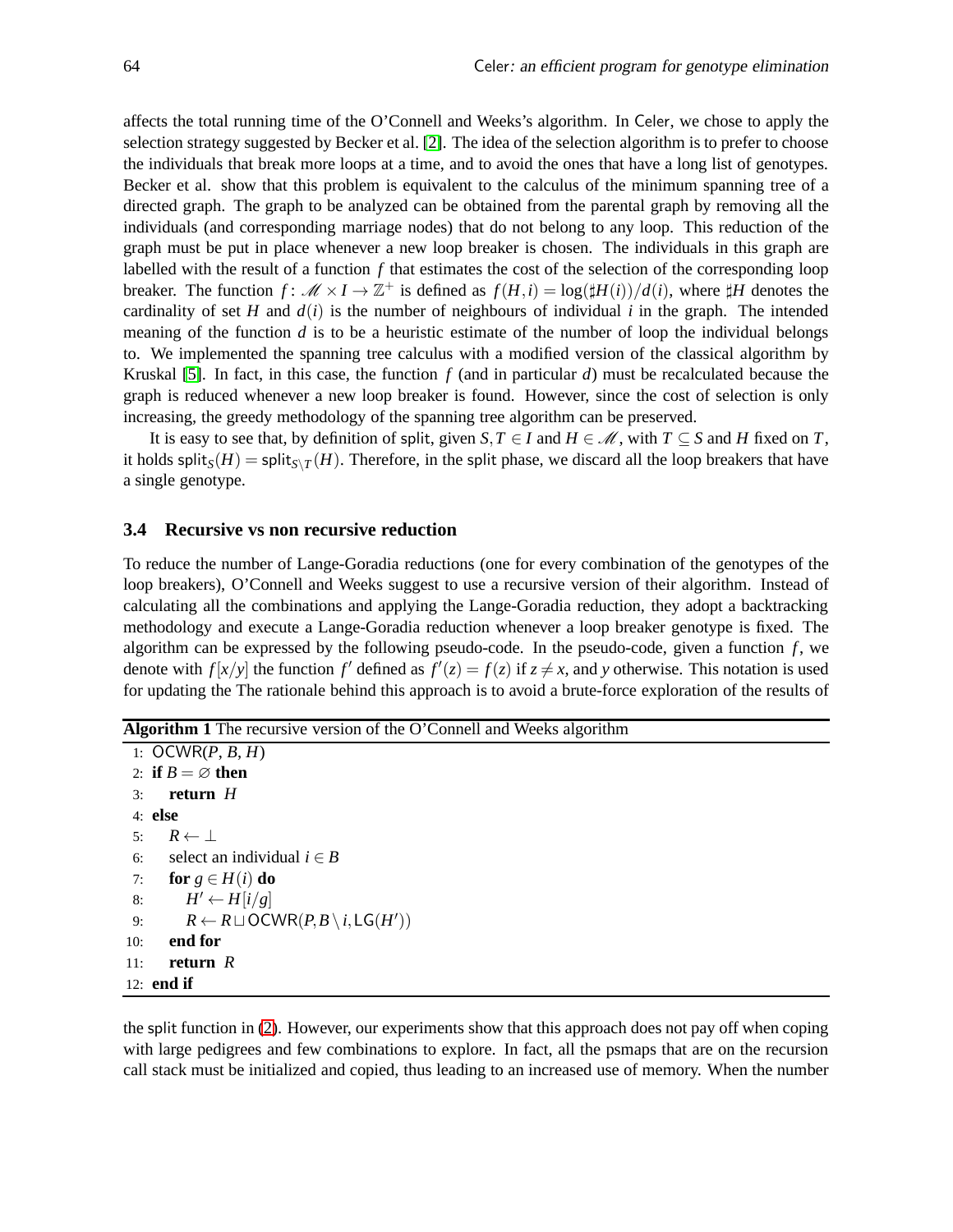| <b>Name</b>  | <b>Individuals</b> |    |        | <b>Generations</b> %Founders Avg Family size |
|--------------|--------------------|----|--------|----------------------------------------------|
| <b>HOPS</b>  | 221                |    | 21.72% | 1.52                                         |
| APE.         | 4921               | 15 | 3.23%  | 1.82                                         |
| <b>OMSIM</b> | 8420               | 10 | 4 99%  | 2.00                                         |

<span id="page-9-1"></span>Table 1: The three benchmarks used

of individuals is not high and there are many combinations to explore, the recursive version is better than the non recursive one.

## <span id="page-9-0"></span>**4 Performances of** Celer

We have tested Celer with three different pedigrees. Following the methodology described in [\[10\]](#page-14-7), we have simulated genetic data by picking founder alleles from the uniform distribution, applying randomly the Mendelian laws down the pedigree to calculate non-founder alleles, and, finally, deleting the genotype information of some individuals.

The first pedigree we considered is composed by 221 individuals. It is a human pedigree that traces the ancestors of two individuals affected by hypophosphatasia (HOPS). The pedigree comes from the Hutterite population living in North America, and it has been used previously in [\[7,](#page-14-8) [10\]](#page-14-7).

We analyzed 100 datasets for each combination of the number of alleles  $(5, 7, 10, 12, 15, 17, 20, 25,$ 30), and of the ratio of untyped individual (5, 10, 20, 30, and 50 percent), for a total of 4500 datasets.

Then, we tested a larger pedigree composed by 4921 individuals. This pedigree was also studied in [\[10\]](#page-14-7) and has been simulated with the method of Gasbarra et al. [\[4\]](#page-14-9). It has been used as a benchmark for the tool Allelic Path Explorer (APE). The pedigree contains 159 founders, and 75 percent of individuals were inbred. Again, simulating genetic data, we have created 100 datasets for each combination of number of alleles and each ratio of untyped individuals.

The last pedigree we tested is even bigger. It is composed by 8420 individuals and has been generated with the tool QMSIM [\[12\]](#page-14-10). It is composed of 10 generations. The founders are 420 individuals (400) females and 20 males). We have tested the performance of Celer on a Intel Core 2 Duo 3.00 GHz machine equipped with 2GB of RAM and running Ubuntu Linux 9.10 (kernel version 2.6.31-21).

Figure [6](#page-10-0) shows the execution time of Celer when the Lange-Goradia algorithm is executed. We have put the number of alleles on the x axis and there is a line for every percentage of untyped individuals in the pedigree. Every dot in the graph refers to the average execution time of the 100 datasets for each combination number of alleles-ratio of untyped individual. We have used a logarithmic scale on the y axis, and therefore the linear trend corresponds to an exponential growth of the execution time when the number of alleles is raised. We can note that, even though the QMSIM pedigree is composed by a larger number of individuals than APE, the execution times are significantly lower. This could be due to its simple and regular parental structure (see Table [1](#page-9-1) for a comparison). We have measured a very low variance among the same 100 datasets, except when the number of alleles is high and the percentage of untyped individual is set to 50%. This effect is particularly evident in benchmark APE. We reported in Figure [6\(d\)](#page-10-1) the mean, and the first three quartiles of the execution times of Celer, when the ratio of untyped individuals is 50% and the alleles are between 20 and 30.

We have also tested the same benchmarks when Celer executes the O'Connell and Weeks algorithm. However, in many cases, the loop breakers selection algorithm is able to find only loop breakers that have a single genotype. In this case, as we have seen in Section [3.3,](#page-6-1) the O'Connell and Weeks algorithm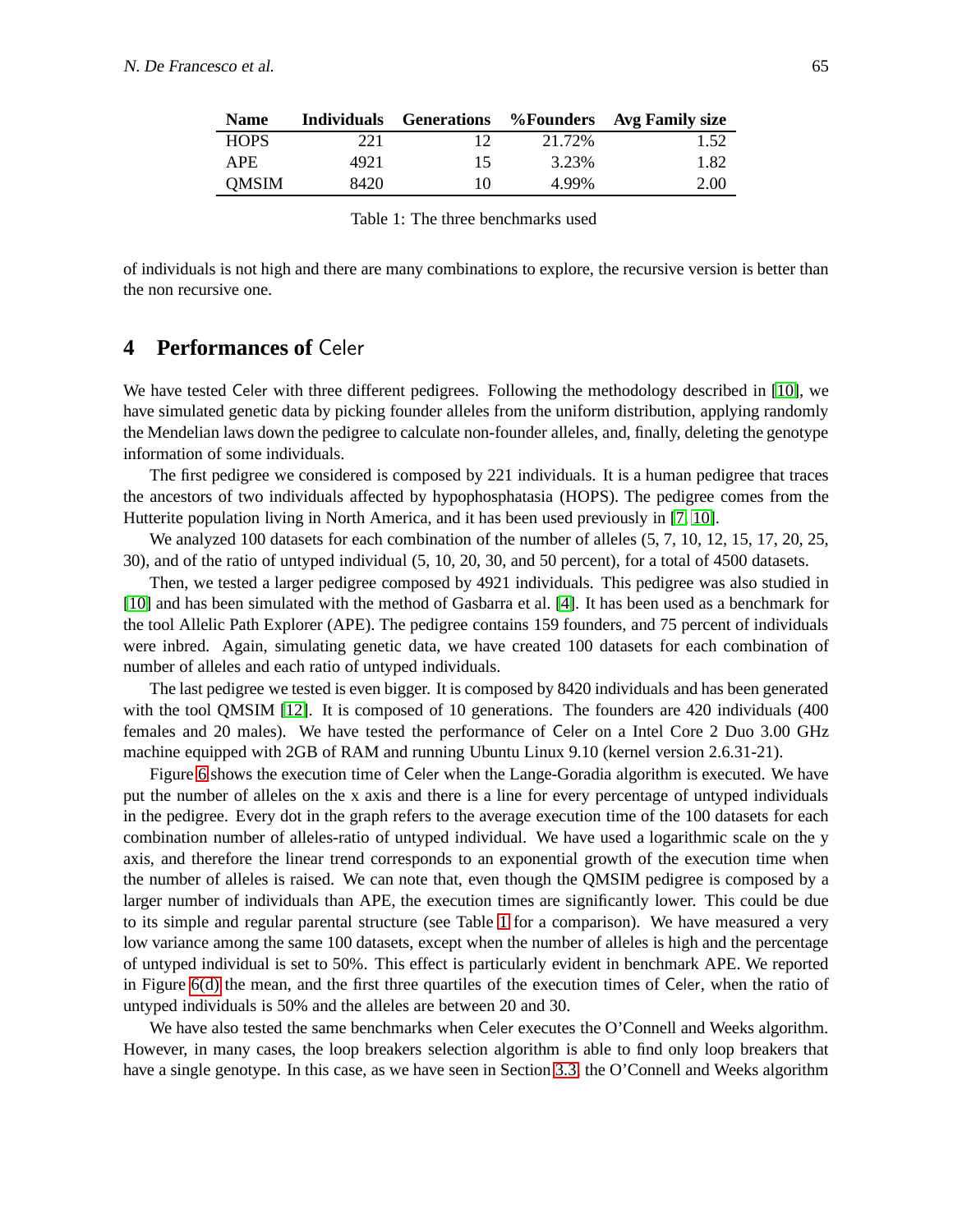<span id="page-10-4"></span><span id="page-10-3"></span><span id="page-10-2"></span>

<span id="page-10-1"></span><span id="page-10-0"></span>Figure 6: The performance of Celer when the Lange-Goradia algorithm is applied: HOPS [6\(a\),](#page-10-2) APE [6\(b\),](#page-10-3) and QMSIM [6\(c\).](#page-10-4) In [6\(d\)](#page-10-1) we show the quartile for the benchmark APE when the ratio of untyped individuals is set to 50%, where we noticed a significant variance.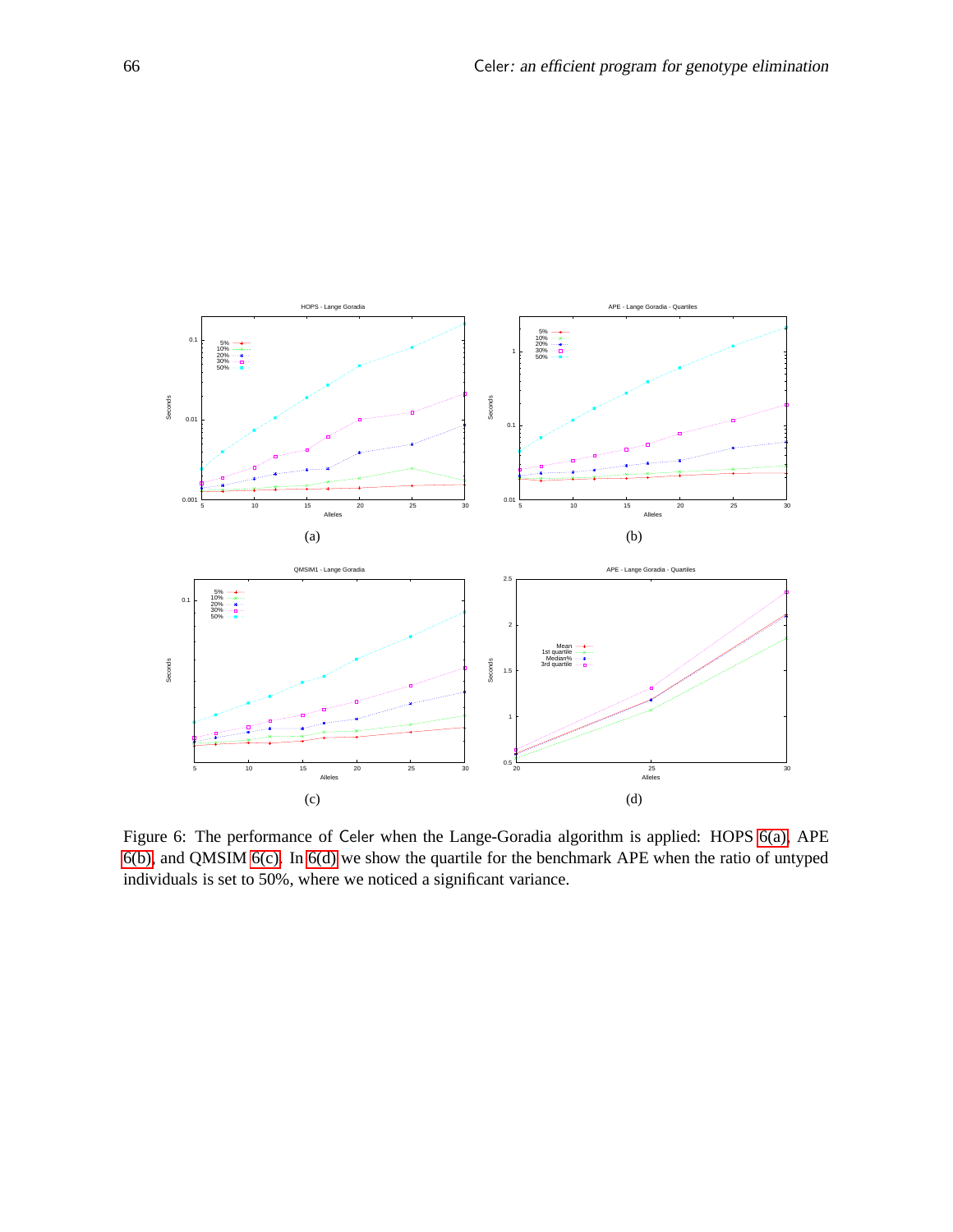| <b>Benchmark</b> | $%$ unknown |        | Avg LB Max LB | <b>Avg Cases</b>     | <b>Max Cases</b>     |
|------------------|-------------|--------|---------------|----------------------|----------------------|
| <b>HOPS</b>      | ${<}50\%$   | 0.0200 | $\mathcal{D}$ | 0.04                 | 10                   |
|                  | 50%         | 1.7622 | 10            | 686*                 | $4.66 \cdot 10^6$    |
| <b>OMSIM</b>     | ${<}50\%$   | 0.1175 | 6             | 0.18                 | 240                  |
|                  | 50%         | 2.6978 | 19            | $955*$               | $2.24 \cdot 10^8$    |
| <b>APE</b>       | ${<}50\%$   | 0.1175 |               | 0.19                 | 32                   |
|                  | 50%         | 8.398  | 172           | $4.02 \cdot 10^{67}$ | $3.61 \cdot 10^{70}$ |

<span id="page-11-2"></span>Table 2: The number of loop breakers and the number of cases generated by the split functions. The mean marked with (\*) have been calculated excluding testcases with combinatorial explosion (4 for HOPS, 8 for QMSIM).

<span id="page-11-0"></span>

<span id="page-11-3"></span><span id="page-11-1"></span>Figure 7: The execution times of the O'Connell and Weeks algorithm for HOPS [7\(a\),](#page-11-0) and QMSIM [7\(b\),](#page-11-1) when only half of the individuals in the pedigree are typed.

is equivalent to the Lange-Goradia. With a low rate of untyped individuals, the number of loop breakers (from now on we consider only the loop breakers with more than one genotype) is different from zero only in some sporadic cases, and thus the average execution time of the O'Connell and Weeks is very similar to the Lange-Goradia one (the only difference being the loop breaker selection procedure). We report in Table [2](#page-11-2) the average number of loop breakers and the number of cases generated by the split function. As shown in the table, there is the risk of a combinatorial explosion. When the ratio of unknown individuals has been set to 50%, we could not complete the O'Connell and Weeks analysis within 30 minutes of computations for 3 out of the 900 pedigrees of the HOPS benchmark and 8 out of 900 of the QMSIM benchmark, and for all the pedigrees of the APE benchmark.

In Figure [7](#page-11-3) we have plotted the average executions of the O'Connell Weeks algorithm run on the benchmarks HOPS and QMSIM when only half of the individuals are typed. We can note that the recursive version of the algorithm dominates the non-recursive version. However, the gap between the twos is very small in QMSIM, due to the overhead of the backtracking procedure that nearly counterbalances the advantage of executing fewer Lange-Goradia iterations.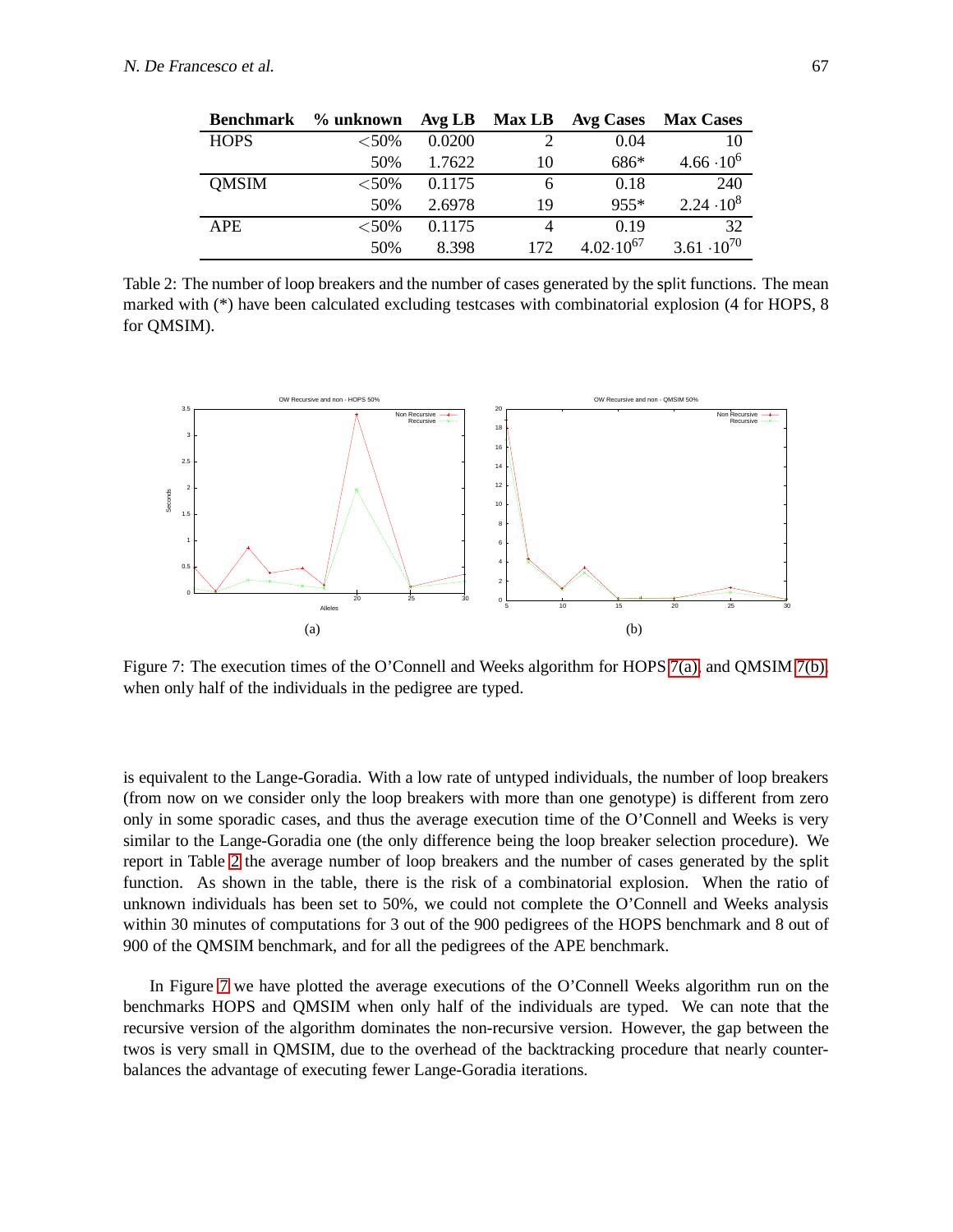### <span id="page-12-0"></span>**5 Comparison with other software**

O'Connell and Weeks have implemented their algorithms in the Pedcheck program [\[9\]](#page-14-11). Pedcheck is able to check Mendelian consistency in pedigree with different levels of accuracy (and therefore with different computational requirements). Level 1 analysis is able to discover simple errors related to a single nuclear family (a child and parent's alleles are incompatible, more than 4 alleles in a sibship, or 3 if there is a homozygous child). Level 2 correspond to Lange-Goradia algorithm. Level 3 and 4 provide a basic support to error correction. Level 3 identifies the so-called critical genotypes (that is the individuals that, if left untyped, make the pedigree consistent). Level 4 requires to know the frequencies of the alleles to estimate the most probable corrections.

At this time Celer is more precise than Pedcheck as regards to genotype elimination, but it does not offer error correction capabilities. Celer is more precise because it can also perform O'Connell and Weeks algorithm that we have seen is more precise than the Lange-Goradia algorithm. Moreover, when Pedcheck is applied to large pedigrees, even the Level 2 (Lange-Goradia) phase, takes a considerable amount of time. For example, consider the QMSIM benchmarks (8420 individuals and 4000 families). Even with only 10% of untyped individuals and 5 alleles, Pedcheck needs about 10 minutes of computation, while our program executes the Lange-Goradia algorithm in less than 20 milliseconds. We performed the same tests that we used on our tool and we found that Pedcheck could complete the analysis in times comparable with ours only on the HOPS benchmark . We report in Figure [8](#page-13-0) the average execution times of Celer (with the Lange-Goradia algorithm) and Pedcheck (level 2 analysis) for the HOPS benchmarks and ratio of untyped individuals varying from 10 to 50%. We can see that Celer always outperforms Pedcheck.

Mendelsoft [\[11\]](#page-14-12) is another tool that is able to check Mendelian consistency and perform error correction. Sanchez et al. model the Mendelian consistency problem with soft constraint networks and use a generic weighted constraint network (WCN) solver. In this way, they are not limited to a single error and can also correct pedigree with multiple errors. They evaluate their tool with random and real pedigrees composed of thousands of individuals and containing many errors. Even if we cannot directly compare Mendelsoft with Celer (that does not have error correction capabilities), we can note that the memory requirements of the WCN solver are very high. We have tested Mendelsoft with a machine equipped with 2GB of RAM and in many cases the program crashed because the amount of virtual memory was not sufficient. In particular, for the HOPS pedigree, Mendelsoft do not complete with this amount of RAM when the number of alleles is above 12.

### **6 Conclusions and future works**

We have described the design and implementation of Celer, a program that performs genotype elimination. The design of the program has been aided by a formal description of the problem that highlighted the critical aspects of the algorithms and helped us to find the best data structures. We have measured the performances of the program and we have found that Celer is able to cope with large pedigrees. In the future, we would like to improve the working list selection algorithm of the Lange-Goradia elimination procedure and to test different loop breakers selection algorithms on highly-looped pedigrees, such as the one found in the APE test cases.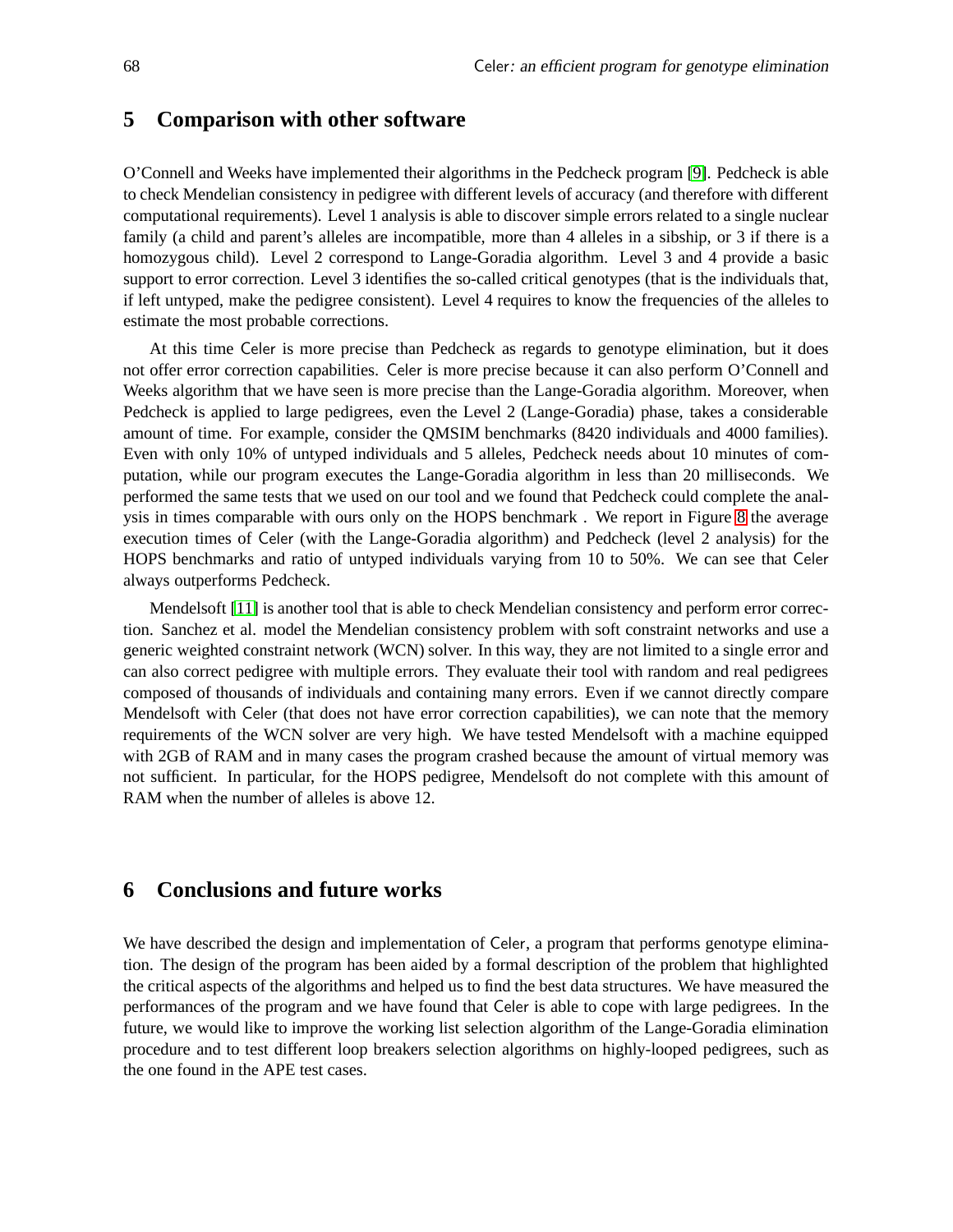

<span id="page-13-0"></span>Figure 8: Comparison with Pedcheck